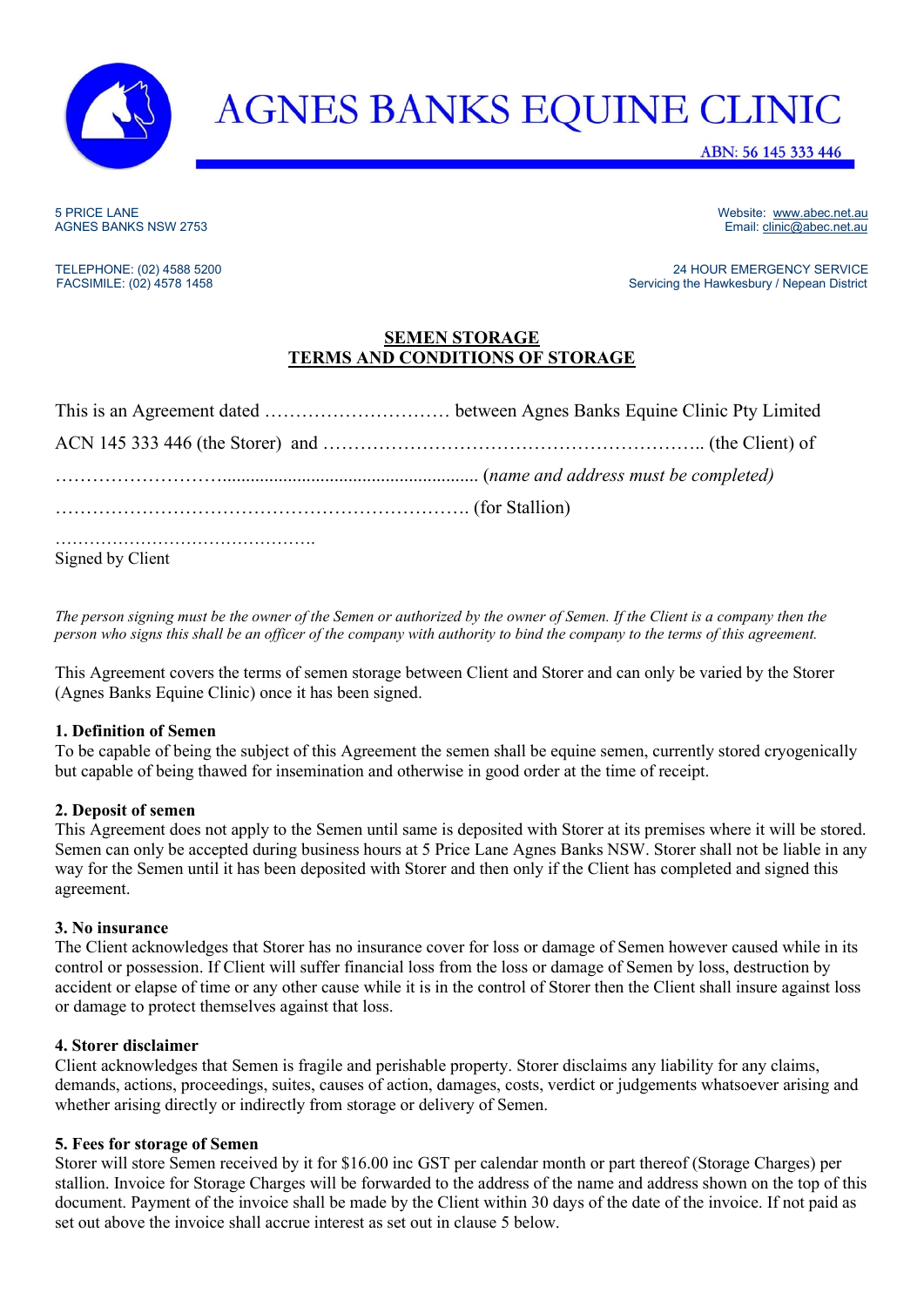

### **6. Interest on Storage Charges**

Where Storer has presented an invoice to the Client and the invoice has not been paid within 31 days of the presentation of the invoice then the Client shall pay interest on the amount outstanding from time to time including previous interest (compounding interest) at the rate which is Reserve Bank of Australia Cash Rate as published at http://www.rba.gov.au/statistics/cash-rate/ plus 10% per annum (e.g. when the RBA Cash Rate is 1.75% per annum the rate charged under this agreement shall 11.75% per annum).

## **7. Lien on Semen** (Storage Liens Act 1935 Section 3)

(1) The Storer shall have a lien on Semen deposited with it for storage, whether deposited by the owner of the Semen or by his or her authority, or by any person entrusted with the possession of the Semen by the owner or by his or her authority.

(2) A Client's lien over property has priority over any other interest in the property and may be enforced accordingly. (3) Section 73 (2) of the *Personal Property Securities Act 2009* of the Commonwealth is declared to apply to a Storer's lien.

## **8. Charges covered by the lien** (Storage Liens Act 1935 Section 4)

The lien shall be for the amount of the Storer's charges and any interest which is payable , that is to say:

(1) all lawful charges for storage and preservation of the Semen, and

(2) all lawful claims for money advanced, interest, insurance, transportation, and other expenses in relation to the Semen, and

(3) all reasonable charges for any notice required to be given under the provisions of this Act, and for notice and advertisement of sale, and for sale of the Semen where default is made in satisfying the Storer's lien.

## **9. Notice of lien-Semen deposited by person entrusted with possession (Storage Liens Act 1935 Section 5)**

(1) Where the Semen on which a lien exists were deposited not by the owner or by his or her authority, but by a person entrusted by the owner or by his or her authority with the possession of the Semen, the storer shall, within two months after the date of the deposit, give notice of the lien:

(a) to the owner of the Semen, including any person who has served upon the Storer a prescribed notice of his or her claim to be the owner of the Semen or of some interest therein, and

(b) to any other person of whose interest in the Semen the Storer has actual knowledge.

(2) The notice shall be in writing and contain:

(a) a brief description of the Semen, and

(b) a statement showing the location where the Semen are stored, the date of their deposit with the Storer, and the name of the person by whom they were deposited, and

(c) a statement that a lien is claimed by the Storer in respect of the Semen under this Act, and

(d) such other particulars as are prescribed.

(3) The notice may be given personally or by registered post.

(4) Where the Storer fails to give the notice required by this section, his or her lien, as against the person to whom he or she has failed to give notice, shall be void as from the expiration of the period of two months from the date of the deposit of the Semen.

## **10. Power to sell Semen (Storage Liens Act 1935 Section 6)**

(1) In addition to all other remedies provided by law for the enforcement of liens or for the recovery of Storer's charges a Storer may sell by public auction, in the manner provided in this section, any Semen upon which he or she has a lien for charges which have become due.

(2) The Storer shall give written notice of his or her intention to sell:

(a) to the person liable as debtor for the charges for which the lien exists, and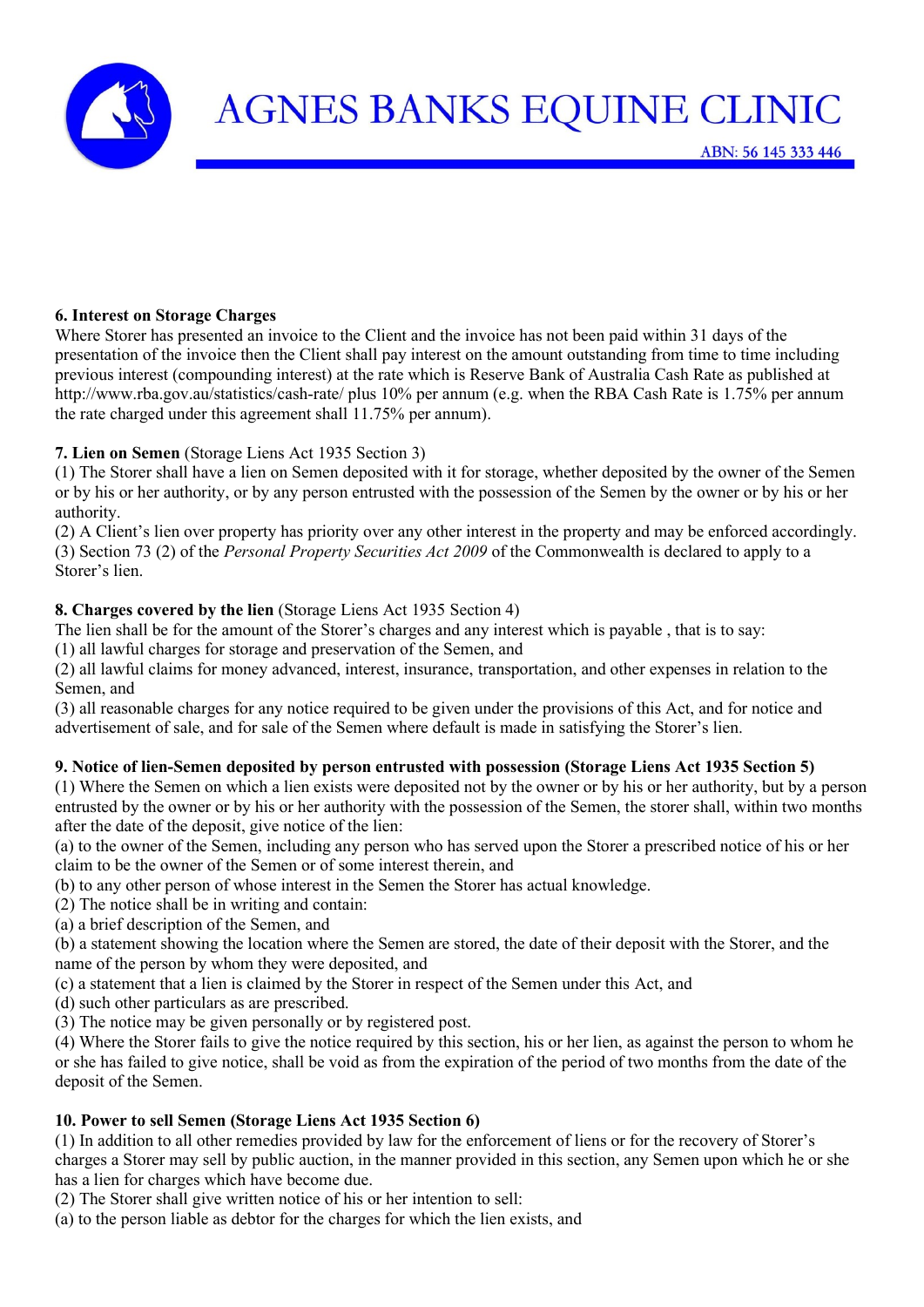

(b) to the owner of the Semen, including any person who has served upon the storer a prescribed notice of his or her claim to be the owner of the Semen or of some interest therein, and

(c) to any other person of whose interest in the Semen the storer has actual knowledge.

(3) The notice may be given personally or by registered post.

(4) The notice shall contain:

(a) a brief description of the Semen, and

(b) a statement showing the location where the Semen are stored, the date of their deposit with the storer, and the name of the person by whom they were deposited, and

(c) an itemised statement of the storer's charges showing the sum due at the time of the notice, and

(d) a demand that the amount of the charges as stated in the notice and such further charges as may accrue shall be paid on or before a day mentioned, not less than one month from the delivery of the notice if it is personally delivered, or from the time when the notice should reach its destination according to the due course of post if it is sent by post, and

(e) a statement that unless the charges are paid within the time mentioned the Semen will be advertised for sale and sold by public auction at a time and place specified in the notice.

(5) Where the charges are not paid on or before the day mentioned in the notice, an advertisement of the sale, describing the Semen to be sold, and stating the time and place of the sale, shall be published at least once a week for two consecutive weeks in a newspaper circulating in the locality where the sale is to be held, and in one metropolitan daily newspaper. The sale shall be held not less than fourteen days from the date of the first publication of the advertisement.

## **11. Notices (Storage Liens Act Section 7)**

(1) Where a notice of lien under the provisions of section 5, or a notice of intention to sell under the provisions of section 6 has been given, but such provisions have not been strictly complied with, if any court before whom any question respecting the notice is tried or inquired into considers that such provisions have been substantially complied with, or that it would be inequitable that the lien or sale shall be void by reason of such non-compliance, no objection to the sufficiency of the notice shall in any such case be allowed to prevail so as to release or discharge the goods from the lien or vitiate the sale.

(2) A notice given under this Act by registered post shall be deemed to be sufficiently addressed to the person to whom it is sent if it is addressed to him or her at the last address of such person known to the Storer.

(3) Regulations made under this Act may provide for the giving of notice by advertisement in cases where any person to whom notice may be given pursuant to section 5 or section 6 is unknown to the Storer, or where no address of any such person is known to the Storer, and for the ascertainment of the day upon which such notice shall be deemed to have been given, and for any other matter relating to such advertisement. Any notice given by advertisement in accordance with such regulations shall for the purposes of this Act be deemed to have been given personally on the date ascertained pursuant to the regulations.

### **12. Disposition of proceeds of sale (Storage Liens Act Section 8)**

(1) From the proceeds of the sale the Storer shall satisfy his or her lien, and shall pay over the surplus, if any, to the person entitled thereto; and the Storer shall when paying over the surplus deliver to the person to whom he or she pays it a statement of account showing how the amount has been computed.

(2) If the surplus is not demanded by the person entitled thereto within ten days after the sale, or if there are different claimants or the rights thereto are uncertain, the Storer shall pay the surplus to the NSW Trustee and Guardian. (3) The Storer at the time of paying the amount to the NSW Trustee and Guardian shall furnish duplicate copies of the statement of account, showing how the amount has been computed, verified in the manner prescribed, and such other particulars relating to the transaction as may be prescribed by regulation made under this Act.

(4) Any money so paid to the NSW Trustee and Guardian shall be held by him or her on behalf of the person for the time being entitled thereto and such person shall be entitled to be repaid such sum, less any charges prescribed by regulations made under this Act. The regulations may prescribe the manner in which sums lying unclaimed in the hands of the NSW Trustee and Guardian for a period of six years shall be disposed of.

### **13. Provision for payment before sale of Semen (Storage Liens Act Section 9)**